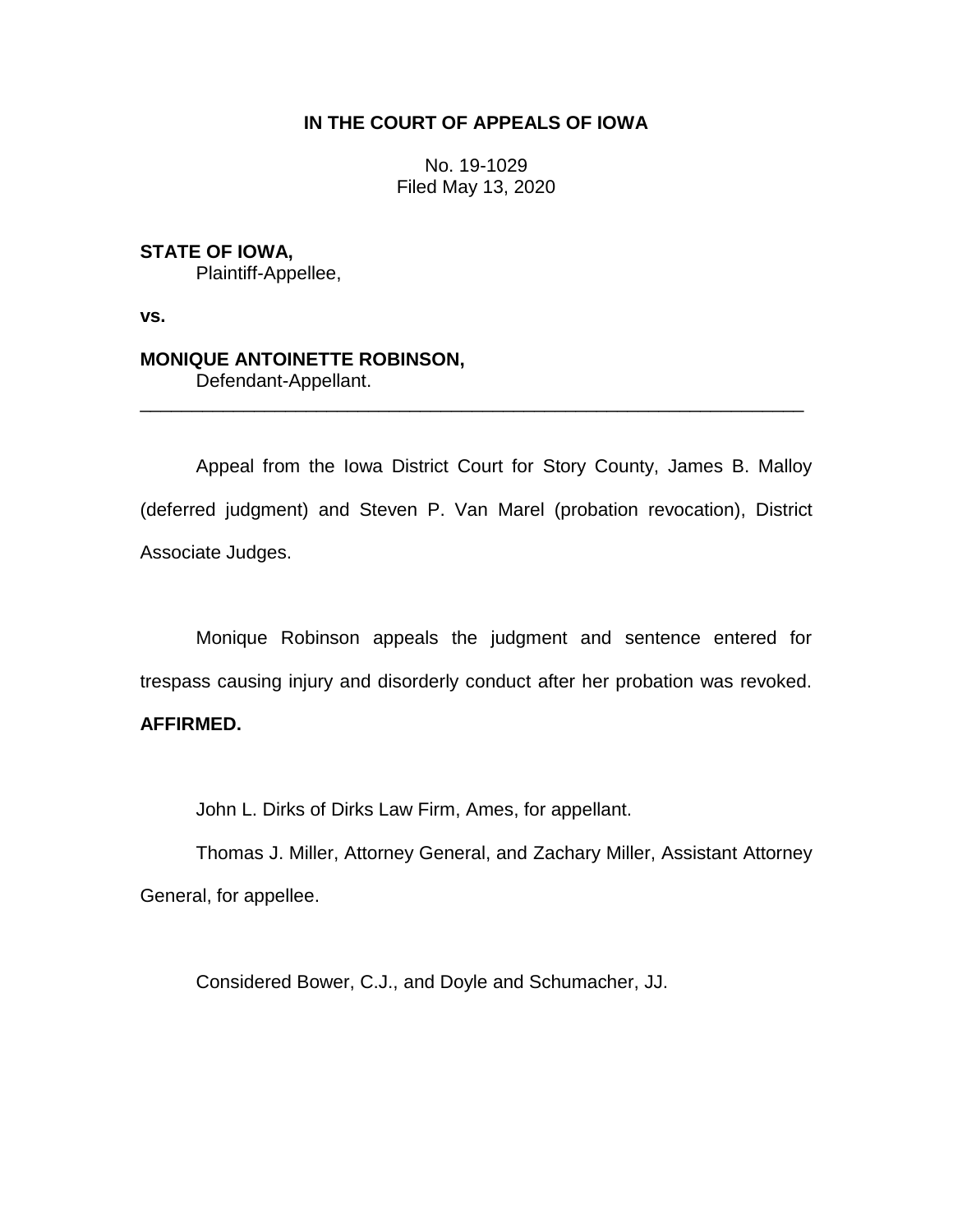**DOYLE, Judge.**

 $\overline{a}$ 

In November 2017, Monique Robinson pled guilty to trespass causing injury and disorderly conduct. The district court deferred judgment and ordered Robinson to pay civil penalties, court costs, court-appointed attorney fees (if any), and a surcharge. The court placed Robinson on probation for one year, ordering her to pay the probationary supervision fee as a condition of probation. Still owing over \$1000 in court costs and probation fees in October 2018, Robinson wrote the court to ask for an extension of her probation, which the court granted until April 2019.

The State applied to revoke Robinson's probation in December 2018. Robinson admitted she violated the terms of her probation by committing the offense of possession of heroin with intent to deliver in August 2018. The court revoked Robinson's probation and entered judgment on trespass causing injury and disorderly conduct, imposing concurrent seven-day jail sentences.

Robinson challenges her probation revocation.<sup>1</sup> She alleges the court imposed an illegal sentence because she was not lawfully on probation at the time the State applied to revoke it. We may review an illegal sentence at any time, and we do so for correction of errors at law. *See State v. Zarate*, 908 N.W.2d 831, 840 (Iowa 2018). Acknowledging an error-preservation issue because this issue was never raised in the district court, Robinson also alleges her trial counsel was

2

 $1$  Because disorderly conduct is a simple misdemeanor, which is not appealable as a matter of right, our supreme court granted discretionary review. *See* Iowa Code § 814.6 (2020).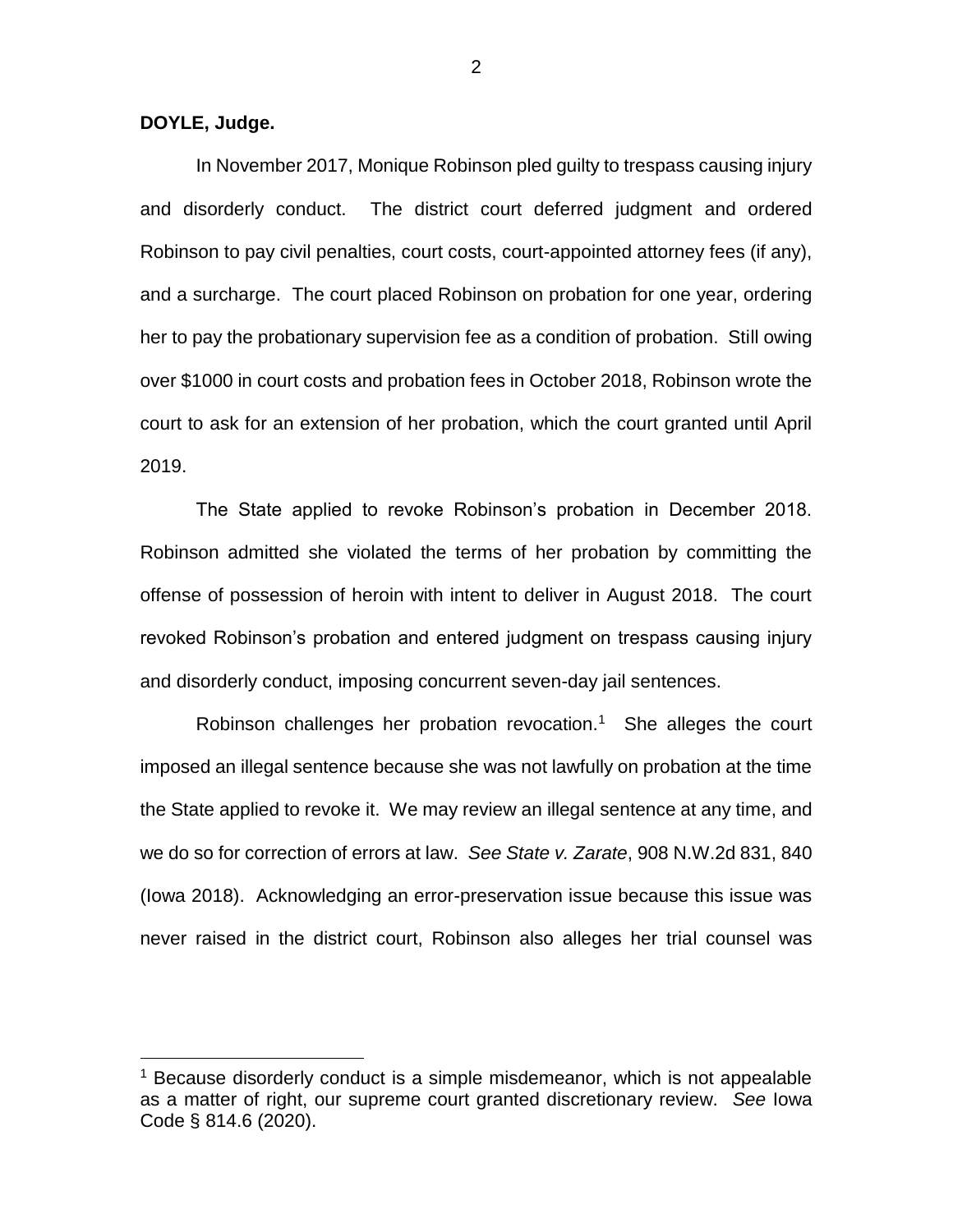ineffective<sup>2</sup> in failing to challenge the validity of her probation extension. We review ineffective-assistance claims de novo. *See Lamasters v. State*, 821 N.W.2d 856, 862 (Iowa 2012).

Iowa Code section 907.7 (2018) addresses the length of probation. Although the court determines the probationary period based on the goals of sentencing based on the established sentencing factors, the initial length of probation for misdemeanor offenses can be no less than one year and no more than two years. *See* Iowa Code § 907.7(1), (2), (4). The court may reduce the length of probation if the court find its purposes have been fulfilled. *See id.* § 907.7(3). But the court can extend the length of probation only if a defendant violates its terms. *See id.* §§ 907.7(1) ("The period of probation may be extended for up to one year including one year beyond the maximum period as provided in section 908.11."), 908.11(4) (allowing the court to continue probation if the State establishes a violation of the terms of probation). Robinson argues the court had no authority to extend her probation because the State never established a violation before the original term expired.

The facts here are similar *State v. Mandicino*, 509 N.W.2d 481 (Iowa 1993). In *Mandicino*, the defendant applied for an extension of his probation one month before it was set to expire to provide him more time to pay his fine, which the district court granted. 509 N.W.2d at 482. When the State later filed a complaint of probation violation, the defendant moved to dismiss, arguing the extension was

 $\overline{a}$ 

 $2$  A recent amendment to lowa Code section 814.7, stating that ineffectiveassistance claims "shall not be decided on direct appeal from the criminal proceedings," does not apply to judgments entered before July 1, 2019. *See State v. Gordon*, \_\_\_ N.W.2d \_\_\_, \_\_\_, 2020 WL 2090108, at \*4 (Iowa 2020).